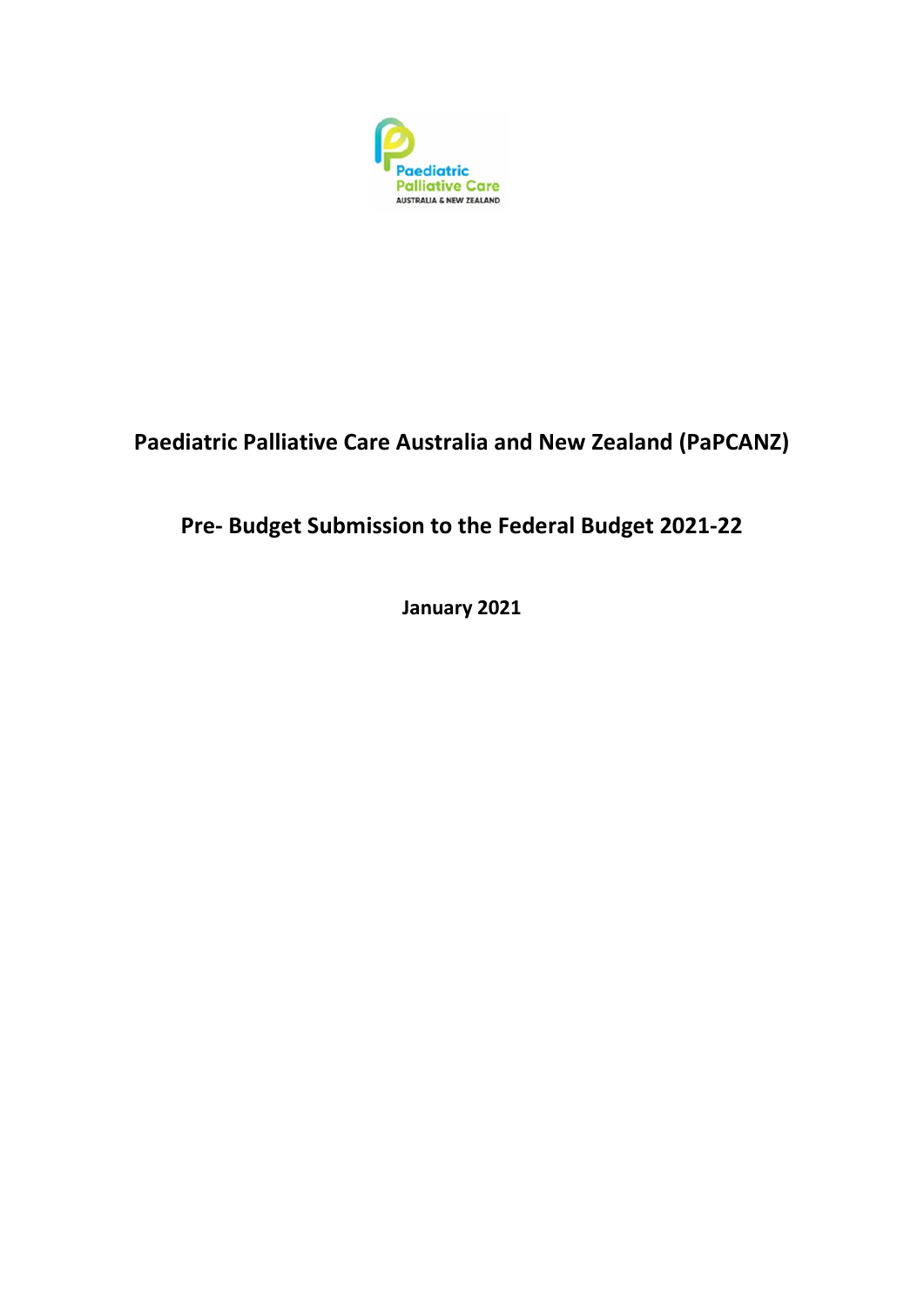## **Introduction**

Paediatric Palliative Care Australia and New Zealand (PaPCANZ) welcomes the opportunity to make a submission on the Federal Budget 2021-22. In this submission, PaPCANZ supports the recommendations made in Palliative Care Australia's (PCA) pre-budget submission, which calls upon the Australian Government to support funding measures and initiatives that will improve access to palliative care, in particular, for paediatric patients.

PaPCANZ acknowledges the significant contribution of the Australian Government to the *Paediatric Palliative Care National Action Plan Project*. This three-year project, a collaboration between PaPCANZ and Palliative Care Australia (PCA), which commenced in June 2020, will start to build the capacity of the Australian health care system to respond to the specialist needs of children with life limiting conditions. However, more investment is required.

## **Initiatives in this budget submission to Improve access to palliative care for paediatric patients:**

- 1. Invest in establishing guidelines and standards for bereavement support
- 2. Invest in the Paediatric Palliative Care Workforce including the development of a National Palliative Care Workforce Strategy
- 3. Enhancing the experience of families with children with a life limiting condition by:
	- I. Invest in promoting a balance between paediatric palliative care responses for children who have cancer and children experiencing other life limiting conditions
	- II. Invest in a transition pathway between paediatric and adult services
	- III. Invest in increasing awareness and support for the broad social and economic cost in the context of paediatric life-limiting conditions and after the death of a child
- 4. Commit to palliative care research through dedicated annual funding from the National Health and Medical Research Council (NHMRC) and the Medical Research Futures Fund (MRFF) funding grants. Ensure a percentage of the funding is allocated to Paediatric Palliative Care research specifically.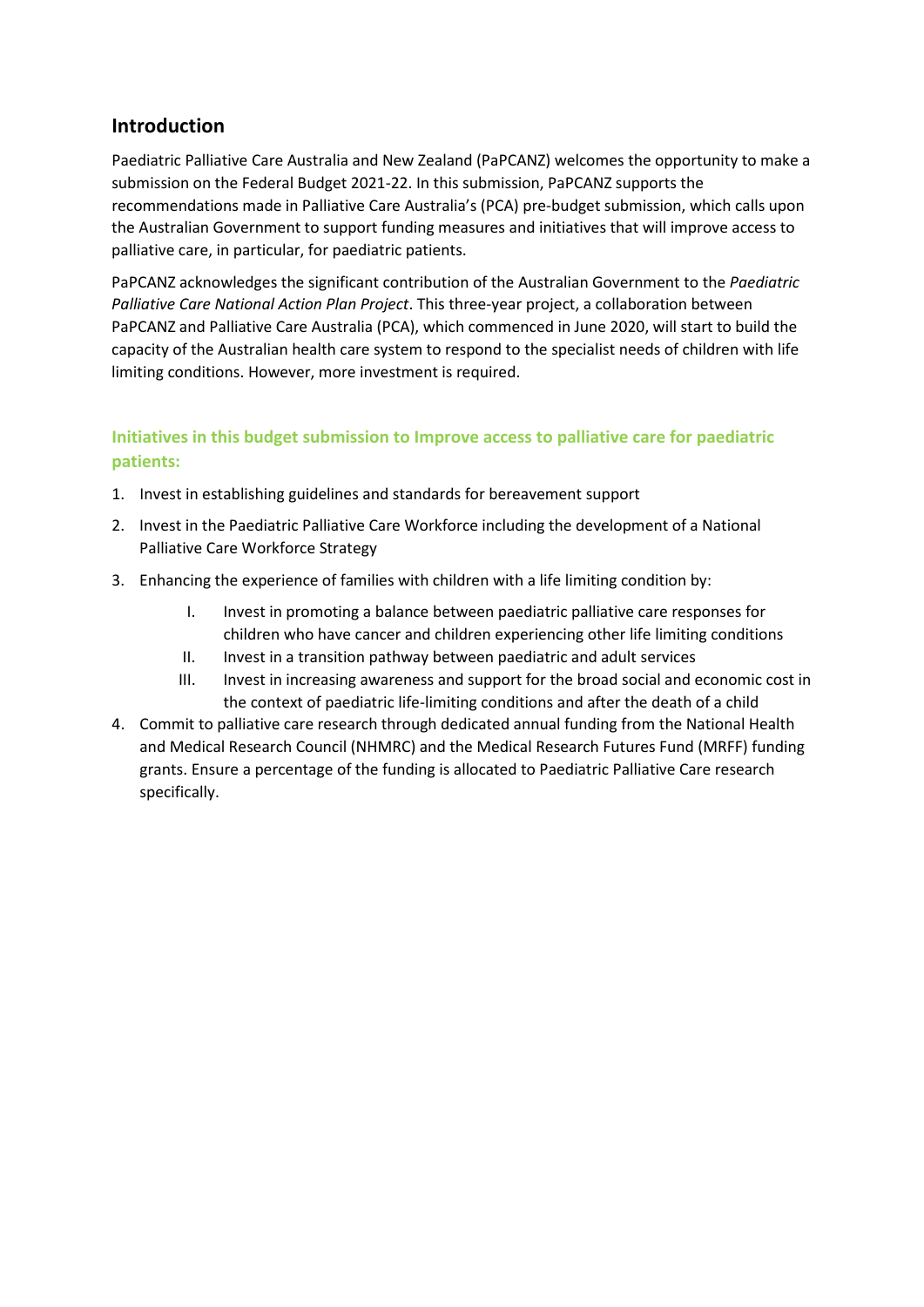#### **Rationale**

#### **1. Invest in establishing guidelines and standards for bereavement support**

Bereavement support in paediatric palliative care is essential, however, it is complex. The "circle of concern" for bereavement support in the paediatric setting includes the child, the family, siblings and carers as well as other support services such as friendship groups, social groups, and the school environments of patients and/or siblings as relevant. A more intensive system of bereavement, and anticipatory grief, supports are often required than is often seen in the adult palliative care settings.

Bereavement support is a recognised component of palliative care and part of a continuum which should span pre-death to post-bereavement care. [i](#page-7-0) For families including siblings who have experienced the loss of a child, bereavement support may need to be accessed many years after the loss of a child/sibling.

There is a need for the development of national standards for bereavement service provision in Australia, based on best practice of optimal bereavement interventions. In Ireland the importance of bereavement support in paediatric palliative care is acknowledged through the establishment of *[The](https://www.childhoodbereavement.ie/)  [Irish Childhood Bereavement Network](https://www.childhoodbereavement.ie/)*. The *Palliative Care for Children with Life-Limiting Conditions in Ireland – A National Policy (2009)[ii](#page-7-1)* report recommends that bereavement supports for children be developed at appropriate levels and delivered by adequately trained staff to an agreed standard.

Developing national standards for bereavement service provision for paediatric palliative care could be modelled on the Irish experience and tested in the Australian (and New Zealand) context. The model must optimise integration and referral pathways and minimise gaps. The standards and overarching framework would include a strategy for each jurisdiction that:

- Incorporates a plan to support vulnerable groups including Aboriginal and Torres Strait Islander people and people from the full range of culturally and linguistically diverse backgrounds.
- Maps locally accessible grief counsellors and psychologists with specialised grief expertise in paediatric palliative care which is continually updated to assist families and health professionals to know where services are support are available.
- Supports Primary Health Networks (PHNs) building better links and supports for general practice at the local level.
- Brings together State and Territory Governments with local government to coordinates services and build local capacity.
- Improved grief and bereavement education, professional development, and training pathways for health care professionals.

**PaPCANZ recommends the development of National Standards and Guidelines for Bereavement Service Provision in Australia**

### **2. Invest in the Paediatric Palliative Care Workforce through the development of a National Palliative Care Workforce Strategy**

A National Palliative Care Workforce Strategy is needed to provide guidance on the appropriate staffing mix and numbers that are required to facilitate the delivery of palliative care to all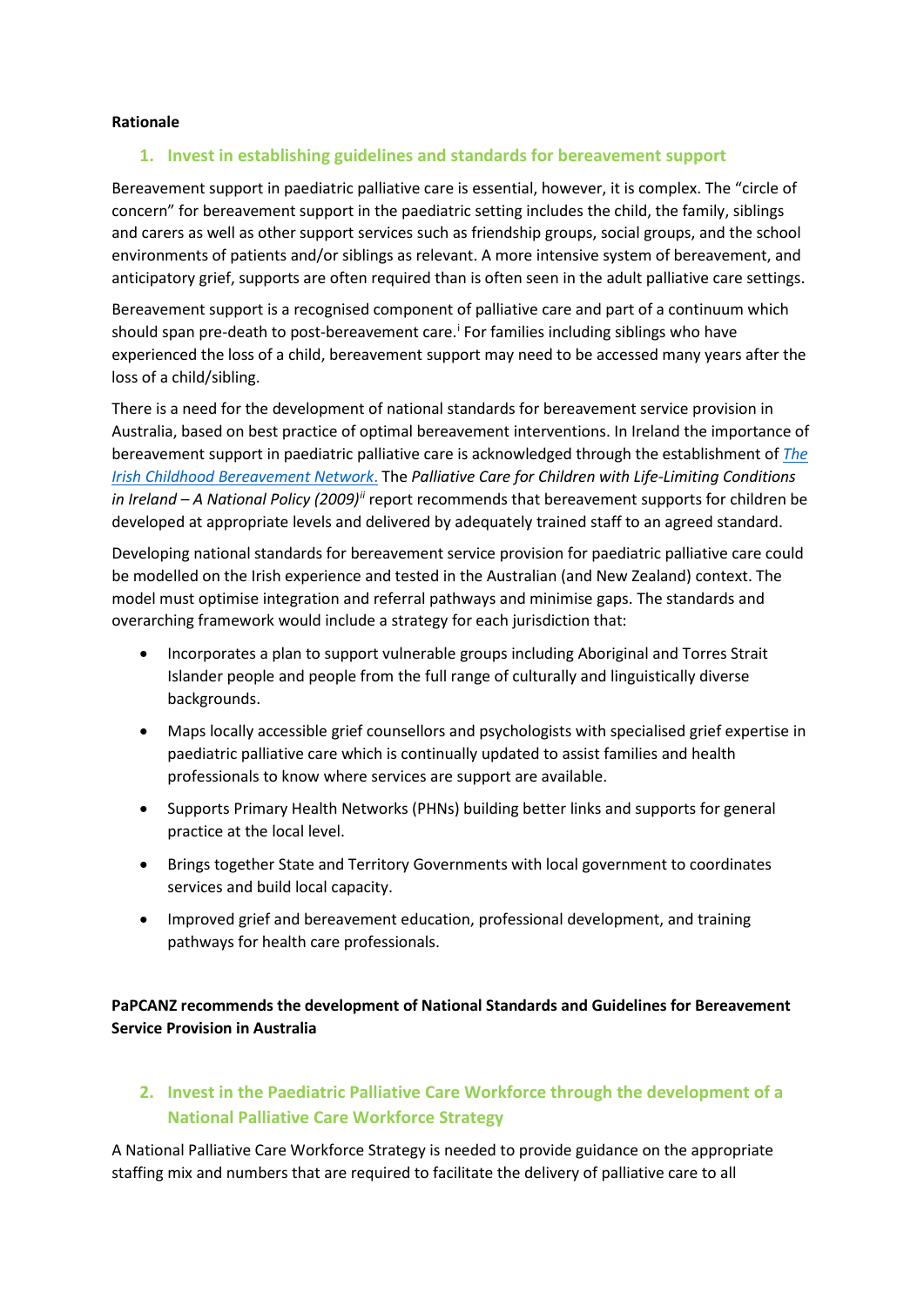Australians with a life-limiting illness regardless of age or diagnosis. A National Palliative Care Workforce Strategy should address the workforce needs across all health settings, including tertiary, and community-based care, and ensure appropriate access to consultancy advice from specialised palliative care services. The National Palliative Care Workforce Strategy should address the needs of the Paediatric Palliative Care Workforce.

A National Palliative Care Workforce Strategy that includes the role of GPs, nurses, community pharmacy, allied health, paramedics, and other health professionals in paediatric palliative care should be considered critical. Such a strategy would enable broader workforce issues to also be examined. It should also enable disparities in access to palliative care (for example, across the states and territories and inner city, regional and rural and remote locations) to be identified and addressed.

Currently there are 271 palliative medicine physicians and 3,528 palliative care nurses across Australia (1.0 and 12.2 full-time equivalent per 100,000 population respectively) in The number of specialist paediatric palliative care physicians and nurses is a small proportion of this workforce. Specialist skills and knowledge of the adult palliative care workforce is not easily transferrable to the paediatric population.

A substantial number of children accessing paediatric palliative care services have non- malignant conditions, many of which are specific to childhood. Life-limiting conditions in children can be extremely rare and sometimes there is no definitive diagnosis<sup>iv</sup>. The complexity of these conditions requires health practitioners to have a wide knowledge base and an understanding of the individual requirement and support required for this patient cohort. An added complexity is that a number of conditions included in the paediatric palliative care diagnosis group includes life-limiting, progressive conditions without curative treatment options, where treatment is exclusively palliative and may commonly extend over many years. Paediatric palliative care health practitioners, therefore, often have long term relationships with the child and family/carers.

Scholarships would assist and help to ensure that Australia has an appropriate number of qualified Clinical Nurse Specialists, Clinical Nurse Consultants, and Palliative Care Nurse Practitioners to meet the palliative needs of Australians now and into the future, a percentage of these needs to be specifically for paediatric palliative care.

The establishment of a Palliative Care postgraduate scholarship programme could provide funding for successful candidates to undertake postgraduate training in palliative care, for example Graduate Certificate, Diploma or Master of Palliative Care or equivalent, Master of Nursing (Nurse Practitioner) or specific training initiatives contributing to Advanced Training in Palliative Medicine. A stream within the scholarship programme should be available to support the training and upskilling of the Paediatric Palliative Care Workforce.

It is important to acknowledge the need for workforce support to assist health professionals in managing the challenges of working in paediatric palliative care. Paediatric palliative care is a complex and demanding area of work for health professionals.<sup>[v](#page-7-4)</sup>

**PaPCANZ recommends the development of National Palliative Care Workforce Strategy and palliative care scholarship programme, which includes the Paediatric Palliative Care Workforce.**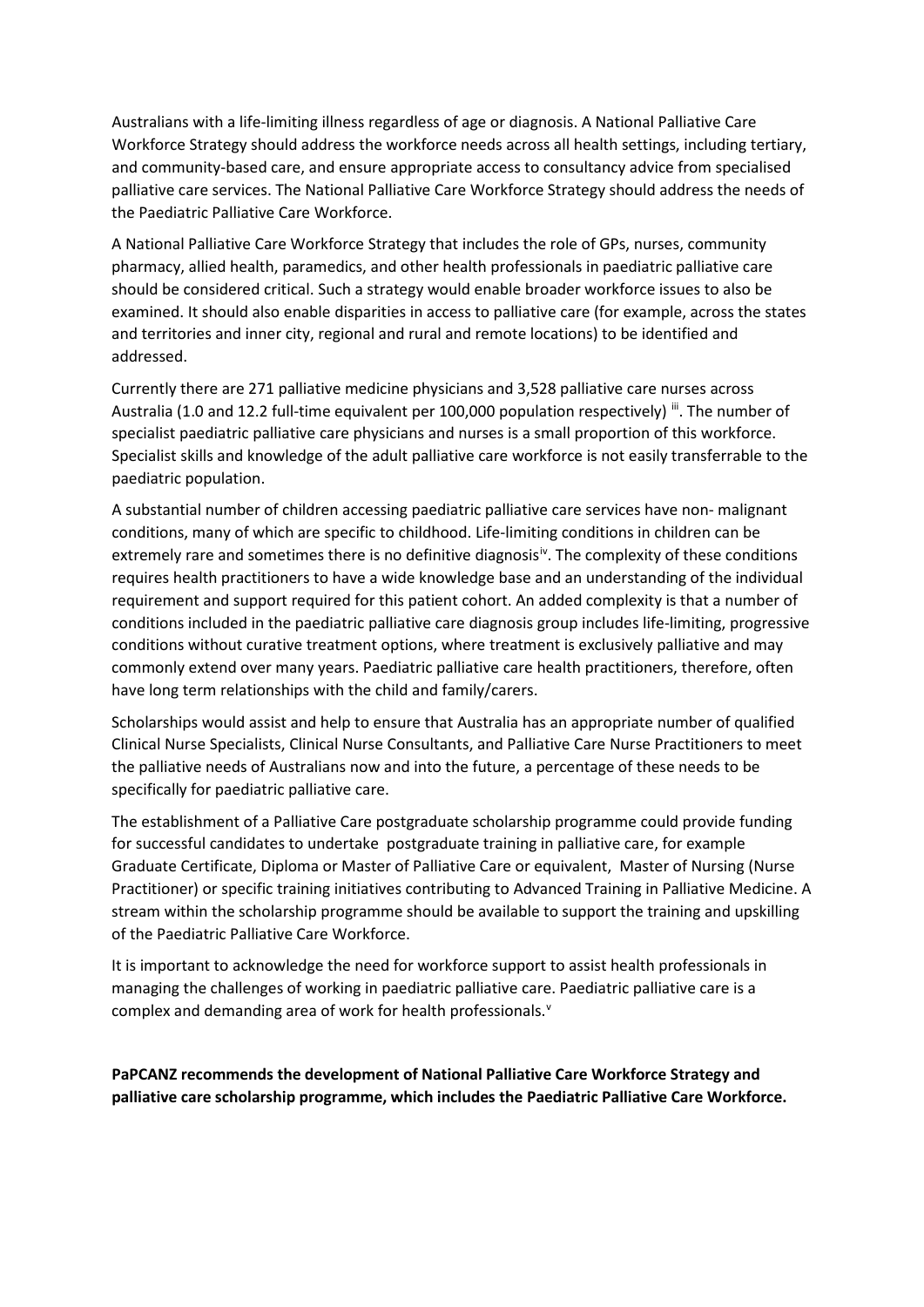- **3. Enhancing the experience of families with children with a life limiting condition by:**
	- **I. Invest in promoting a balance between paediatric palliative care responses for children who have cancer and children experiencing other life limiting conditions**
	- **II. Invest in a transition pathway between paediatric and adult services**
	- **III. Invest in increasing awareness and support for the broad social and economic cost in the context of paediatric life-limiting conditions and after the death of a child**

The 10 activities included in the *Paediatric Palliative Care National Action Plan Project* funded by the Australian Government represents a unique opportunity to build the capacity of the Australian health care system to respond to the specialist needs of children with life-limiting conditions. This three-year project is a collaboration between PaPCANZ and PCA. However, the project is limited in scope and funding and further work is required.

## **I.) Invest in promoting a balance between paediatric palliative care responses for children who have cancer and children experiencing other life limiting conditions**

A Queensland study *Estimating the prevalence of life-limiting conditions in Queensland for children and young people aged 0–21 years using health administration data* [vi](#page-7-5) reported that in Queensland the non-oncological conditions in paediatric palliative care in 2016 was 38.4 per 10 000 population compared to oncological conditions of 4.9 per 10 000 population.

Although this data is Queensland specific and the fact that there is a lack of reliable Australia wide data, this study highlights the need to undertake further work to scope the resourcing requirements, both current and future, available to oncology paediatric palliative care patients and non–oncology paediatric palliative care patients (Neurology, Haematology, Oncology, Metabolic, Respiratory, Circulatory, Gastrointestinal, Genitourinary, Perinatal, Congenital and other conditions)

The first step in this process will be to undertaking research into the current environment through a scoping study. The scoping study must quantify the resource gaps at the system level, within the workforce and within the not-for-profit sector where non-government organisations (often with limited resources) such as disease specific organisations are providing support to children and families with life limiting conditions.

**PaPCANZ recommends commissioning a scoping study to better understand the support available to both the oncology and the non–oncology paediatric palliative care patient cohorts, and to identify strategies to address any gaps.**

#### **II.) Invest in a transition pathway between paediatric and adult services**

Transition from paediatric to adult palliative care can be complex and fraught with difficulties and occurs in tandem with the transition of multiple other treating teams.<sup>[vii](#page-7-6)</sup>

The child and family may have been seeing the same group of health professionals for many years and transition to adult services may be a difficult time for children and families. Adult services focus on the young person as the decision maker whereby paediatric services are more family centred. Depending on the diagnosis and the duration of the young person condition, cognitive impairment or learned helplessness may be barriers to them taking complete ownership of their care.

Investment in the development of a Transition Pathway for use nationally should be a priority which includes information for families and young people, training for healthcare professionals in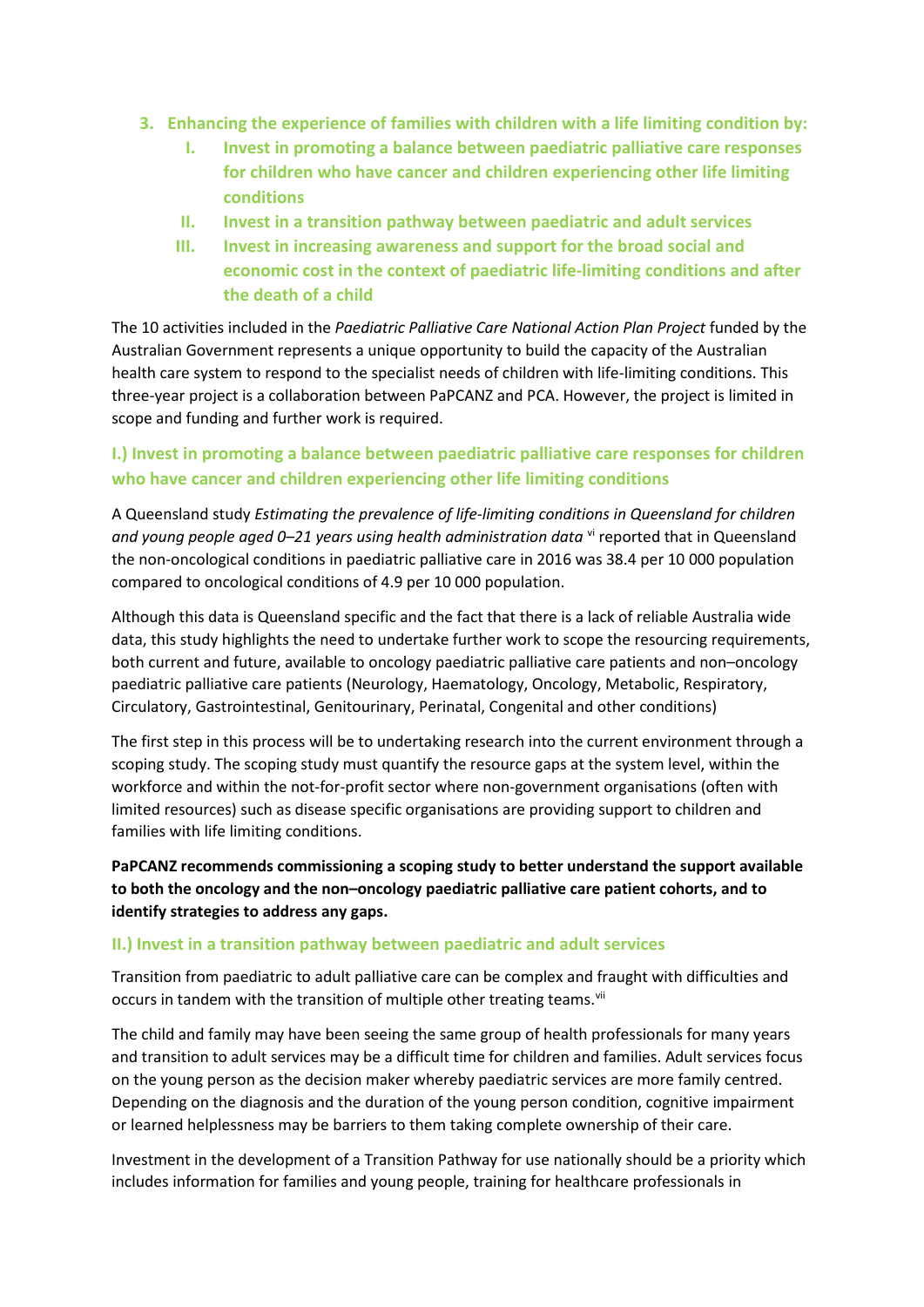transition initiation and practical application and for the adult healthcare professionals in working with young adults. Checklists and associated resources should be developed to accompany the Transition Pathway.

Identifying transition issues for non-oncology patients who don't fit the traditional Adult Pall Care referral profiles must be investigated and addressed.

**PaPCANZ recommends the development of a Transition Pathway for of children with life limiting conditions (oncology and non–oncology) to adult palliative care services.**

#### **III.) Invest in increasing awareness and support for the broad social and economic cost in the context of paediatric life-limiting conditions and after the death of a child**

Once a child has a life limiting illness there are financial life-changing costs to families when parents withdraw partially or completely from the workforce to become caregivers. Vili

Additional costs occur when families need to access equipment and treatment options for their child. A coordinated approach to providing information and support to minimise the social and economic costs for families should be considered a priority. Families require support in navigating the complex health system, the NDIS and access to support payments through Services Australia.

Research must be commissioned to map and understand the significant social and economic costs families experience whilst caring for a child with a life limiting condition, sometimes for a significant length of time. The findings of results of the research should be used as a basis for future policy decisions.

**PaPCANZ recommends commissioning a study on the social and economic costs experienced by families, whilst caring for a child with a life limiting condition, to inform future policy.** 

**4. Commit to palliative care research through dedicated annual funding from the National Health and Medical Research Council (NHMRC) and the Medical Research Futures Fund (MRFF) funding grants. Ensure a percentage of the funding is allocated to Paediatric Palliative Care research specifically.**

Australia has benefited from a strategic investment in palliative care projects, which has created a large network of clinicians, academics, researchers and policy makers, and has funded initiatives such as the Palliative Care Outcomes Collaboration (PCOC), CareSearch, and the Palliative Care Clinical Studies Collaborative. The research outcomes from these networks have contributed significantly to the quality of palliative care provided in Australia.

However, to meet the emerging palliative care clinical and policy challenges, a stronger focus on palliative care research priorities and increased investment in research is needed. This will assist in developing the optimal evidence to inform interventions and services.

Research that is specifically focused on palliative care for infants, children, and young adults, must also be a priority. This funding would be in addition to the *National Paediatric Palliative Care National Action Plan project* funding.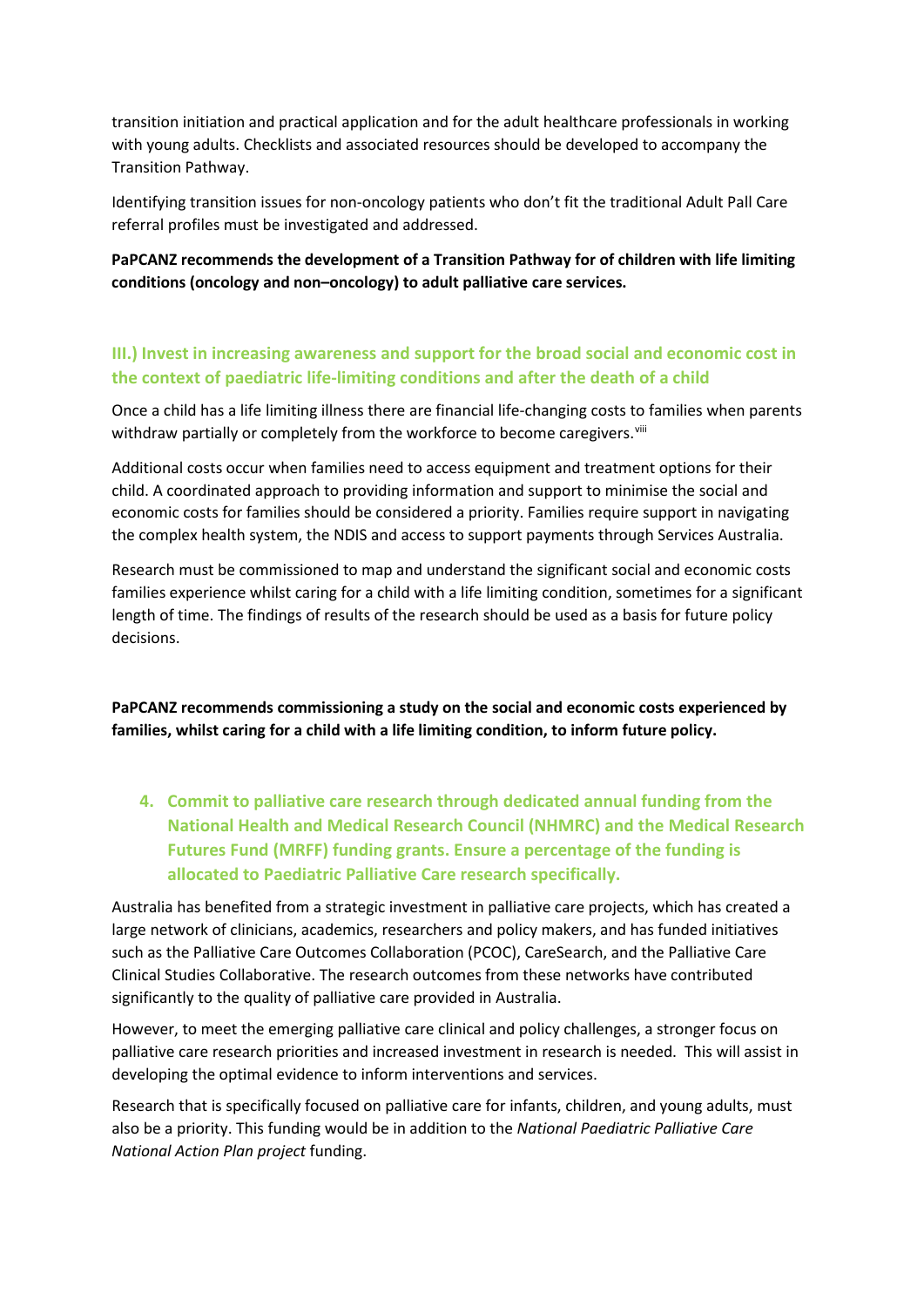Following the inclusion of palliative care as a standalone Field of Research, it is important that grant review panels include the necessary expertise for review of applications on both National Health and Medical Research Council (NHMRC) and Medical Research Futures Fund (MRFF) grant review panels. PaPCANZ calls for sustained targets for palliative care research and in paediatric palliative care research to be included in the 2020-2022 Australian Medical Research and Innovation Priorities.

PCA urges the Australian Government to allocate a minimum amount of funding, per annum, for targeted calls within NHMRC and MRFF research funding grants to palliative care and other end of life care research.

**PaPCANZ recommends dedicated funding each year for paediatric palliative care research from the National Health and Medical Research Council (NHMRC) and the Medical Research Futures Fund (MRFF) funding grants.**